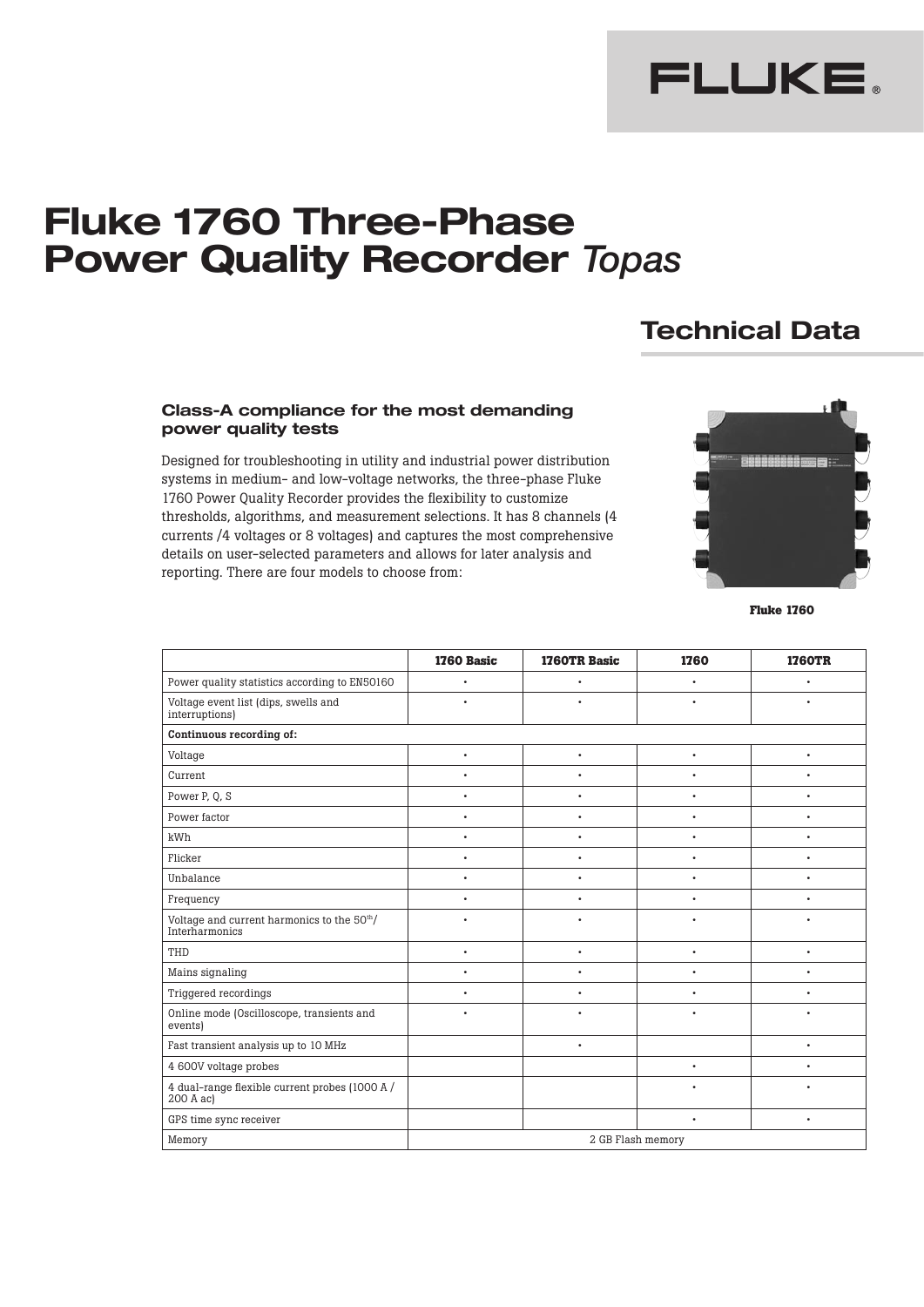### **Applications**

# Detailed disturbance analysis –

Perform high-speed transient analysis and uncover root cause of equipment malfunction for later mitigation and predictive maintenance. The fast transient option, with its 6000 V measurement range, allows capture of lightning strikes.

#### Class-A quality-of-service

compliance – Validate incoming power quality at the service entrance. Thanks to Class A compliance, the Fluke 1760 allows undisputable verification.

#### Event correlation at multiple

locations – Thanks to GPS time synchronization, users can quickly detect where a fault occurred first, either inside or outside the facility.

#### Galvanic separation and DC

coupling: Allows complete measurements for example on UPS systems including the battery voltage and power output.

#### Power quality and power load

studies – Assess baseline power quality to validate compatibility with critical systems before installation and verify electrical system capacity before adding loads.

#### **User-configurable operation**

The versatile measurement algorithms and trigger settings allow the expert user to optimize the 1760 for each application to capture exactly the data required. Data can be transferred to a computer directly or via an Ethernet network, and retrieved during logging without interrupting the measurements.

# **Rugged and reliable**

The instrument, accessories, and power supply help you safely conduct tests with 600 V CAT III rating and EN 61010-1 conformance. The Fluke 1760

features a fully insulated housing, which helps protect the user, equipment, and surroundings from electrical shock. With a 2 GB compact flash memory instead of a hard disk, there are no rotating parts inside the instrument, increasing its reliability and durability for everyday use.

#### **Broad measurement range**

Developed in cooperation with power utilities providers, the Fluke 1760 provides statistical analysis of power quality according to EN 50160. It automatically captures voltage and current waveform data on all phases simultaneously. A variety of power quality and power parameters are measured, including RMS values, flicker, voltage dips, voltage swells, voltage unbalance, current and voltage harmonics to the 50<sup>th</sup>, interharmonics, THD, mains signaling, reactive power, transients, and power factor.

#### **Plug and play**

The Fluke 1760 power quality recorder features easy plug and play setup for immediate use. The current and voltage probes are plugged in separately into the instrument, which automatically detects, configures, and provides power to the probes. All accessories are individually calibrated and can be shared with multiple Fluke 1760 recorders.

#### **Fully Class-A Compliant**

The Fluke 1760 is fully compliant with the new IEC 61000-4-30 Class-A standard, which defines the measurement methods required for each power parameter in order to obtain reliable, repeatable, and comparable results. With the GPS time synchronization accessory, data recorded with multiple instruments can be correlated with Class-A precision.

# **What is Class-A conformity?**

Power quality measurement is a relatively new, and quickly evolving field. There are hundreds of manufacturers around the world with unique measurement methodologies. Whereas basic single- and three-phase electrical measurements like rms voltage and current were defined long ago, many power quality parameters were not previously defined, forcing manufacturers to develop their own algorithms. With so much variation between instruments, electricians tend to waste too much time trying to understand an instrument's capabilities and measurement algorithms instead of understanding the quality of the power itself!

The new IEC 61000-4-30 Class-A standard takes the guesswork out of selecting a power quality instrument. The standard IEC 61000-4-30 defines the measurement methods for each parameter to obtain reliable, repeatable and comparable results. In addition, the accuracy, bandwidth and minimum set of parameters are all clearly defined.

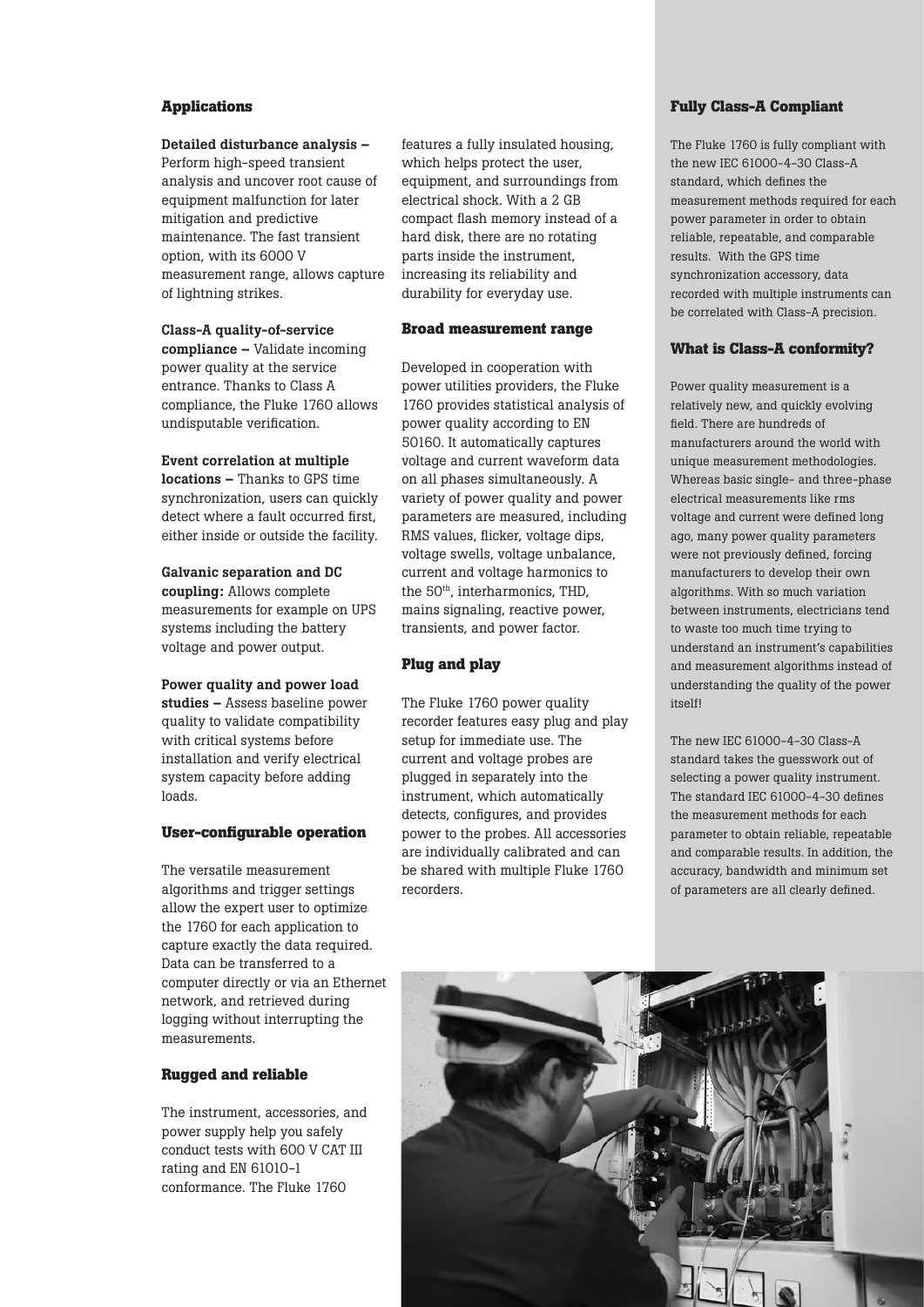#### **PQ Analyze software**

The Fluke 1760 includes comprehensive software for detailed power quality analysis on PCs with Windows® based operating systems. In the online function, the software enables remote instrument setup, job processing, real-time verification of actual measurement values, and data download in the online function. Data can be viewed in trend diagrams for root cause analysis or in statistical summaries in a variety of formats. You can also generate professional reports with the Report Writer function.



*Individual trigger settings to capture events, RMS values, waveforms, and fast transients. The 1760 comes with default settings, so that the user does not need to set triggers in standard applications. Individual settings can be stored for next time.*

|              | U min. 207.00 V                                                                          | Analysis period: 1 Week = 1000 values |       |                                                                                                        |     |                    |                |    |
|--------------|------------------------------------------------------------------------------------------|---------------------------------------|-------|--------------------------------------------------------------------------------------------------------|-----|--------------------|----------------|----|
|              | At least 95% of values must be within the tolerance range.<br><b>IV</b> Expanded Display |                                       | Close | <b>COTAL CATH</b><br><b>NE</b><br>$m = 1$<br>256<br>w.<br><b>Eddy</b> 1<br>$100 -$<br>m.<br><b>The</b> |     |                    |                |    |
| 95% - Values | Value                                                                                    |                                       |       | Witter<br>IF INC.<br>F is<br>11044134<br>₹.                                                            | 'n. | ÷                  |                |    |
| 11           | Overvoltage:<br>231.17                                                                   | v                                     |       | ide.<br>m.                                                                                             |     |                    | $\overline{a}$ |    |
|              | <b>Voltage Dips:</b><br>219.07                                                           | v                                     |       | ۰<br>×                                                                                                 |     |                    |                |    |
|              |                                                                                          |                                       |       | ×                                                                                                      | m   | win<br><b>STAN</b> |                | w. |
| L2           | 230.83<br>Overvoltage:                                                                   | $\vee$                                |       |                                                                                                        |     | New M.             |                |    |

*For root cause analysis, different measurements such as flicker, voltage and THD can be shown in the same time plot, to help you quickly identify the cause of a disturbance.*



*Quick power quality assessment – Summary overview of seven power quality parameters on one dashboard according to EN 50160.*

| $\rho \rho $ $\eta$            |       |  |                     |            |              |  |                          |     |                     | $\times$ |
|--------------------------------|-------|--|---------------------|------------|--------------|--|--------------------------|-----|---------------------|----------|
| <b>Bytes</b><br>$\overline{0}$ | Staff |  | 01.10.2005 17:09:47 | Cittarence | 14 0h 5m 54s |  | $\overline{\phantom{a}}$ | End | 03.10.2005 01:15:40 |          |
| EN50160                        |       |  |                     |            |              |  |                          |     |                     |          |
| Day.                           |       |  |                     |            |              |  |                          |     |                     |          |
| Free Interval                  |       |  |                     |            |              |  |                          |     |                     |          |
| 10 Min                         |       |  |                     |            |              |  |                          |     |                     |          |
| <b>Events</b>                  |       |  |                     |            |              |  |                          |     | $\cdots$            |          |
| 5 <sub>1</sub>                 |       |  |                     |            |              |  |                          | ٠   |                     |          |
| <b>RMS</b>                     |       |  | ٠                   |            |              |  |                          | ٠   |                     |          |
| Oscilloscope                   |       |  |                     |            |              |  |                          |     |                     |          |
| Rip.Cont.Sig.                  |       |  |                     |            |              |  |                          |     |                     |          |
| Transient                      |       |  |                     |            |              |  |                          |     |                     |          |

*Overview of data for each measurement function. The user can select which data is to be downloaded to the PC.*

| 而医<br>All<br>Unflagged only<br>Voltage Swells<br>Voltage Dips<br>$\overline{a}$<br>Short Interruption<br>hè<br>Flaceged only<br>Vilong Interruption<br>√Voltage Swells 3-ph<br>1R<br>√Voltage dip 3-ph<br>16<br>Short interruption 3-ph<br>$\Delta$<br>v<br>Long interruption 3-ph<br>$\overline{1}$<br>Digital I/O<br>Λ<br>RMS Lower Linit<br>$200 - 100$<br>02<br>2MS Upper Limit<br>2MS Delta<br>$00 -$<br><b>Edge Triggers</b><br>۰<br>Sine Wave deviation<br>٥<br>o<br>Peak Value exceedings<br>Phase Shifts<br>n<br>Waye Form deviation<br>Ō<br>n<br>Ripple control signal<br>ō<br>Transient events<br>Time Trigger<br>o<br>TIM<br>ŭ<br>08.05.2006 08:49:23<br>Start<br>End<br>09.05.2006 12:32:13<br>1d 3h 42m 50s<br>Difference | Events - Analysis |   |
|-----------------------------------------------------------------------------------------------------------------------------------------------------------------------------------------------------------------------------------------------------------------------------------------------------------------------------------------------------------------------------------------------------------------------------------------------------------------------------------------------------------------------------------------------------------------------------------------------------------------------------------------------------------------------------------------------------------------------------------------|-------------------|---|
|                                                                                                                                                                                                                                                                                                                                                                                                                                                                                                                                                                                                                                                                                                                                         |                   | × |
|                                                                                                                                                                                                                                                                                                                                                                                                                                                                                                                                                                                                                                                                                                                                         |                   |   |
|                                                                                                                                                                                                                                                                                                                                                                                                                                                                                                                                                                                                                                                                                                                                         |                   |   |
|                                                                                                                                                                                                                                                                                                                                                                                                                                                                                                                                                                                                                                                                                                                                         |                   |   |
|                                                                                                                                                                                                                                                                                                                                                                                                                                                                                                                                                                                                                                                                                                                                         |                   |   |
|                                                                                                                                                                                                                                                                                                                                                                                                                                                                                                                                                                                                                                                                                                                                         |                   |   |
|                                                                                                                                                                                                                                                                                                                                                                                                                                                                                                                                                                                                                                                                                                                                         |                   |   |
|                                                                                                                                                                                                                                                                                                                                                                                                                                                                                                                                                                                                                                                                                                                                         |                   |   |
|                                                                                                                                                                                                                                                                                                                                                                                                                                                                                                                                                                                                                                                                                                                                         |                   |   |
|                                                                                                                                                                                                                                                                                                                                                                                                                                                                                                                                                                                                                                                                                                                                         |                   |   |
|                                                                                                                                                                                                                                                                                                                                                                                                                                                                                                                                                                                                                                                                                                                                         |                   |   |
|                                                                                                                                                                                                                                                                                                                                                                                                                                                                                                                                                                                                                                                                                                                                         |                   |   |
|                                                                                                                                                                                                                                                                                                                                                                                                                                                                                                                                                                                                                                                                                                                                         |                   |   |
|                                                                                                                                                                                                                                                                                                                                                                                                                                                                                                                                                                                                                                                                                                                                         |                   |   |
|                                                                                                                                                                                                                                                                                                                                                                                                                                                                                                                                                                                                                                                                                                                                         |                   |   |
|                                                                                                                                                                                                                                                                                                                                                                                                                                                                                                                                                                                                                                                                                                                                         |                   |   |
|                                                                                                                                                                                                                                                                                                                                                                                                                                                                                                                                                                                                                                                                                                                                         |                   |   |
|                                                                                                                                                                                                                                                                                                                                                                                                                                                                                                                                                                                                                                                                                                                                         |                   |   |
|                                                                                                                                                                                                                                                                                                                                                                                                                                                                                                                                                                                                                                                                                                                                         |                   |   |
|                                                                                                                                                                                                                                                                                                                                                                                                                                                                                                                                                                                                                                                                                                                                         |                   |   |
|                                                                                                                                                                                                                                                                                                                                                                                                                                                                                                                                                                                                                                                                                                                                         |                   |   |
|                                                                                                                                                                                                                                                                                                                                                                                                                                                                                                                                                                                                                                                                                                                                         |                   |   |
|                                                                                                                                                                                                                                                                                                                                                                                                                                                                                                                                                                                                                                                                                                                                         |                   |   |
|                                                                                                                                                                                                                                                                                                                                                                                                                                                                                                                                                                                                                                                                                                                                         |                   |   |
|                                                                                                                                                                                                                                                                                                                                                                                                                                                                                                                                                                                                                                                                                                                                         |                   |   |
|                                                                                                                                                                                                                                                                                                                                                                                                                                                                                                                                                                                                                                                                                                                                         |                   |   |

*The Event List summarizes how often an event occurred during the selected time period.*



*By double-clicking on an event, the software displays any trends related to this event.*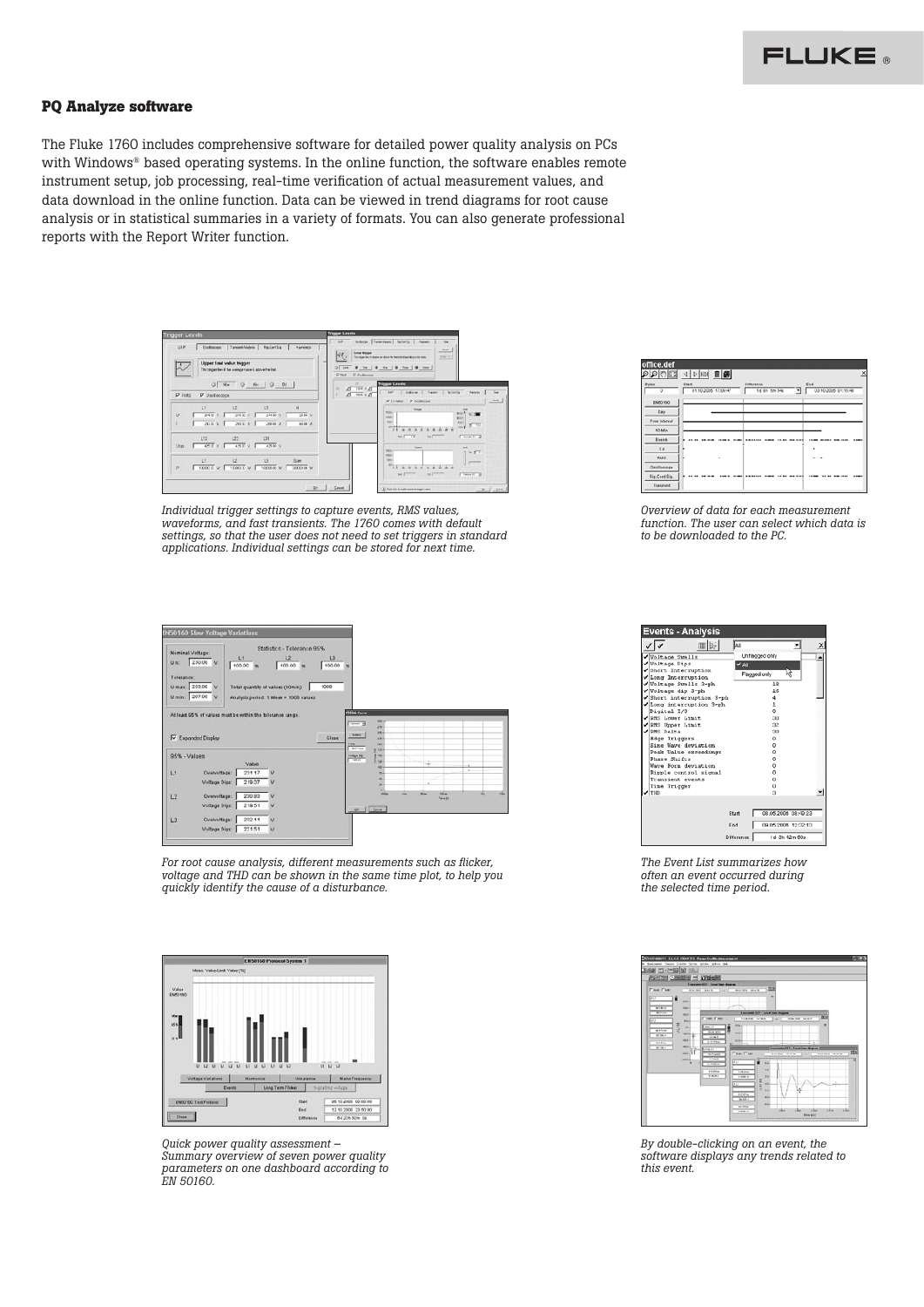

*The 1760 provides flagging of data according to IEC 61000-4-30 Class-A. The flagging feature alerts the user that either a dip, swell or interruption occurred during a specific time interval. Values out of nominal ranges are marked by either a colored background or with a flag symbol.*



*Using an Ethernet connection, the power can be monitored in realtime to view phasor diagrams, trends, waveforms, meter screens and more.*



*The report-generator function allows the user to create custom professional reports quickly and easily.*

| <b>Overview of measurement functions</b> |                                                                                                                                                                                                                                                                                                                                                                                                                                                                                          |
|------------------------------------------|------------------------------------------------------------------------------------------------------------------------------------------------------------------------------------------------------------------------------------------------------------------------------------------------------------------------------------------------------------------------------------------------------------------------------------------------------------------------------------------|
| <b>Statistical Evaluation</b>            | Power quality statistics according to EN 50160 and DISDIP tables like ITIC, CEBEMA, ANSI                                                                                                                                                                                                                                                                                                                                                                                                 |
| <b>Event List</b>                        | Dips, swells and interruptions are detected and stored in the event list. Also any trigger which fires<br>generates an event added to this list.<br>The Event list shows the exact time when the event occurred as well as the duration and magnitude.<br>Sorting by several attributes of these events is possible to select one for further root cause analysis.<br>RMS values, transients and fast transients can be stored if a trigger fires.                                       |
| <b>Continuous Recording</b>              | Fluke 1760 records RMS values together with corresponding minimum and maximum values for:<br>• Voltage<br>• Current<br>• Power P.O.S<br>• Power Factor<br>$\cdot$ kWh<br>• Flicker<br>• Unbalance<br>• Frequency<br>· Harmonics/Interharmonics<br>continuously with the following time aggregations:                                                                                                                                                                                     |
|                                          | Day<br>10 <sub>min</sub><br>Free Interval, e.g.: 15 min, 2h                                                                                                                                                                                                                                                                                                                                                                                                                              |
| <b>Triggered Recordings</b>              | RMS: Aggregation time is adjustable between 10 ms (1/2 cycle), 20ms (1 cycle), 200ms (10/12 cycles) or<br>3 sec (150/180 cycles).<br>Calculating RMS values, Harmonics and Interharmonics is performed synchronous to the power<br>frequency.<br>Basic aggregation for harmonics and interharmonics is 200ms<br>Oscilloscope: Sample rate is 10,24 kHz for all 8 channels<br>Fast Transients: Sample rate is selectable from 100 kHz to 10 MHz for channel 1-4<br>FFT of Fast Transients |
| <b>Mains Signalling</b>                  | Phases and N-conductor, Voltage and current                                                                                                                                                                                                                                                                                                                                                                                                                                              |
| <b>Online Mode</b>                       | Variable refresh rate. This feature allows verification of instrument set up and delivers a quick overview<br>of oscilloscope, transients and events.                                                                                                                                                                                                                                                                                                                                    |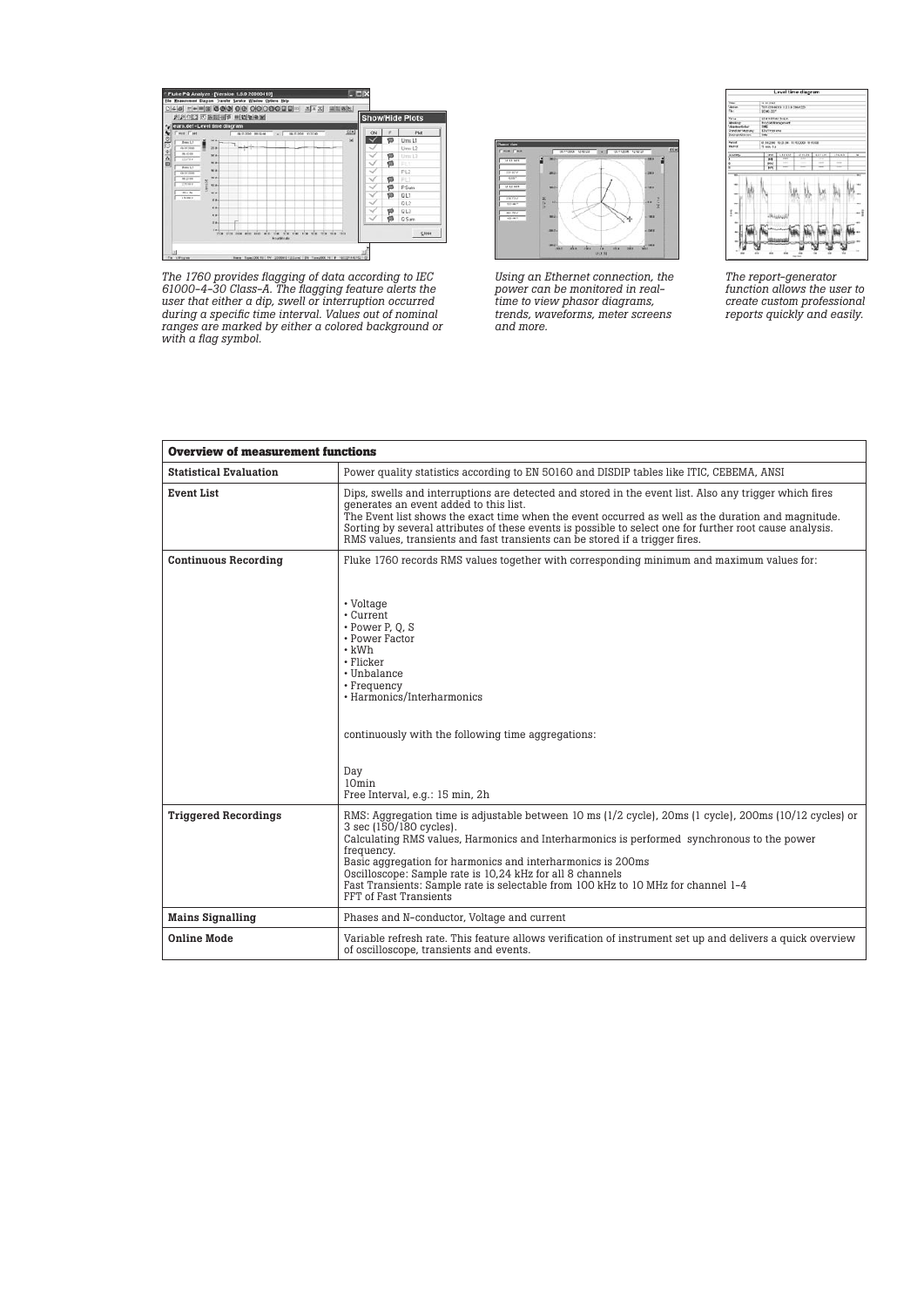| <b>General specifications</b>                                                                                                                                              |                                                                                                                                                                                                                                                                                                                                                                                                                                                                       |
|----------------------------------------------------------------------------------------------------------------------------------------------------------------------------|-----------------------------------------------------------------------------------------------------------------------------------------------------------------------------------------------------------------------------------------------------------------------------------------------------------------------------------------------------------------------------------------------------------------------------------------------------------------------|
| Intrinsic uncertainty                                                                                                                                                      | refers to reference conditions and is guaranteed for two years                                                                                                                                                                                                                                                                                                                                                                                                        |
| Quality system                                                                                                                                                             | developed, manufactured as per ISO 9001: 2000                                                                                                                                                                                                                                                                                                                                                                                                                         |
| <b>Environment conditions</b><br>Operating temp. range<br>Working temp. range<br>Storage temp. range<br>Reference temperature<br>Climatic class<br>Max. operating altitude | $0 °C  +50 °C$ ; 32 °F  +122°F<br>$-20$ °C $ +50$ °C; $-4$ °F $ +122$ °F<br>$-20$ °C $+60$ °C; $-4$ °F  140°F<br>23 °C $\pm$ 2 K; 74°F $\pm$ 2 K<br>B2 (IEC 654-1), -20 °C  +50 °C; -4 °F  +122 °<br>2000 m: max. 600 V CAT IV'),<br>power supply: 300 V CAT III<br>5000 m: max 600 V CAT III'),<br>power supply: 300 V CAT II<br>") depending on sensor                                                                                                              |
| Reference conditions                                                                                                                                                       | Environment temp.: 23 °C $\pm$ 2 K; 74°F $\pm$ 2 K<br>Power supply: $230 V \pm 10 \%$ ,<br>Power frequency: 50 Hz / 60 Hz<br>Signal: declared input voltage $U_{\text{dim}}$<br>Averaging: 10 minute intervals                                                                                                                                                                                                                                                        |
| Housing                                                                                                                                                                    | insulated, robust plastics housing                                                                                                                                                                                                                                                                                                                                                                                                                                    |
| <b>EMC</b><br>Emission<br>Immunity                                                                                                                                         | Class-A as per IEC/EN 61326-1<br>IEC/EN 61326-1                                                                                                                                                                                                                                                                                                                                                                                                                       |
| Power supply<br>Range<br>Safety<br>Power consumption<br>Battery pack                                                                                                       | AC: 83 V  264 V, 4565 Hz<br>DC: 100 V  375 V<br>IEC/EN 61010-1 $2nd$ edition<br>300 V CAT III<br>max. 54VA<br>NIMH, 7.2 V, 2.7 Ah<br>In case of a power supply failure an internal battery maintains the supply for up to 40 minutes.<br>Afterwards, or in case of discharged accumulators the Fluke 1760 is turned off and continues the<br>measurements with the latest settings as soon as the supply voltage returns. The battery can be<br>replaced by the user. |
| Display<br>Power LED<br>Channel LEDs                                                                                                                                       | Fluke 1760 features LED indicators for the status of the 8 channels, phase sequence, power supply<br>(mains or accumulator), memory usage, time synchronization, and data transfer.<br>• Permanent light: normal power supply from mains.<br>• OFF: supply via internal accumulator in case of a power failure.<br>3-color LEDs per channel for:<br>• overload condition<br>• under load condition<br>signal level in nominal rang                                    |
| Data memory                                                                                                                                                                | 2 GB Flash memory depending on model                                                                                                                                                                                                                                                                                                                                                                                                                                  |
| <b>Memory</b> model                                                                                                                                                        | Linea                                                                                                                                                                                                                                                                                                                                                                                                                                                                 |
| <b>Interfaces</b>                                                                                                                                                          | Ethernet (100MB/s), compatible to Windows® 98/ME/NT/2000/XP<br>RS 232, external modem via RS 232                                                                                                                                                                                                                                                                                                                                                                      |
| Baud rate for RS 232                                                                                                                                                       | 9600 Baud  115 kBaud                                                                                                                                                                                                                                                                                                                                                                                                                                                  |
| Dimensions (H x W x D)                                                                                                                                                     | 325 mm x 300 m x 65 mm; 2.8 x 11.8 x 2.6 in.                                                                                                                                                                                                                                                                                                                                                                                                                          |
| <b>Weight (without accessories)</b>                                                                                                                                        | appr. 4.9 kg; 10.8 lbs.                                                                                                                                                                                                                                                                                                                                                                                                                                               |
| Warranty                                                                                                                                                                   | 2 year                                                                                                                                                                                                                                                                                                                                                                                                                                                                |
| <b>Calibration interval</b>                                                                                                                                                | 1 year recommended for Class-A, otherwise 2 years                                                                                                                                                                                                                                                                                                                                                                                                                     |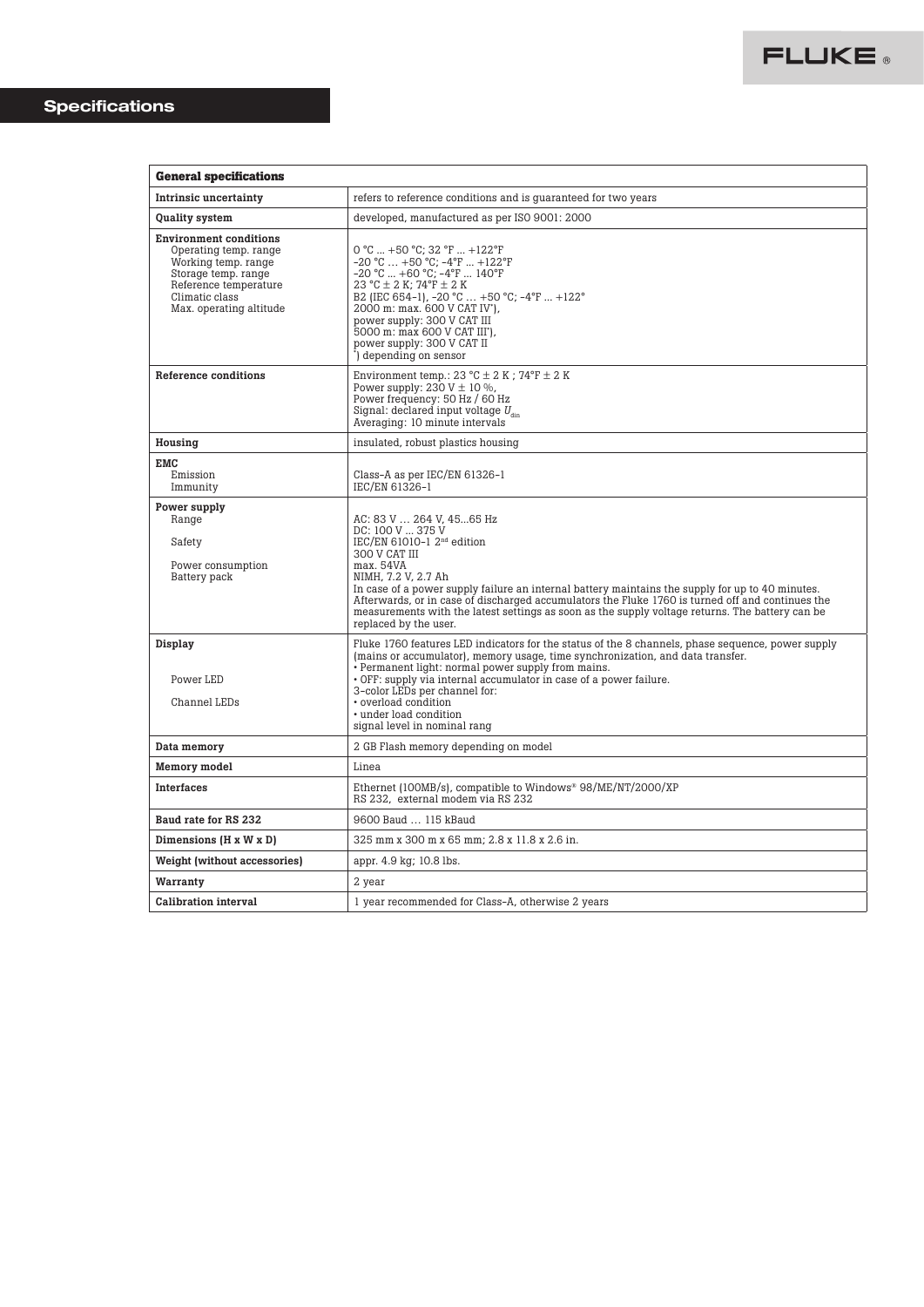| Signal conditioning                                            |                                                                                                                                                           |
|----------------------------------------------------------------|-----------------------------------------------------------------------------------------------------------------------------------------------------------|
| Range for 50 Hz systems                                        | 50 Hz $\pm$ 15 % (42.5 Hz  57.5 Hz)                                                                                                                       |
| Range for 60 Hz systems                                        | 60 Hz $\pm$ 15 % (51 Hz  69 Hz)                                                                                                                           |
| Resolution                                                     | 16 ppm                                                                                                                                                    |
| Sampling frequency for 50 Hz power<br>frequency                | 10.24 kHz. The sampling rate is synchronized to mains frequency.                                                                                          |
| Uncertainty for frequency<br>measurements                      | $<$ 20 ppm                                                                                                                                                |
| Uncertainty of internal clock                                  | $<$ 1s / day                                                                                                                                              |
| <b>Measurement intervals</b><br>Min-. Max-values<br>Transients | Aggregation of the interval values as per IEC 61000-4-30 Class-A<br>Half cycle, e.g.: 10 ms RMS values at 50Hz<br>Sample rate 100 kHz  10 MHz per channel |
| <b>Harmonics</b>                                               | as per IEC 61000-4-7:2002: 200 ms                                                                                                                         |
| Flicker                                                        | as per EN 61000-4-15:2003:<br>10 min $(Pst)$ , 2 h $(Plt)$                                                                                                |

| <b>Measurement inputs</b> |                                                                                                                                                                                                                                                                                                                                                                                                                                                                                                                                                                                                                                     |
|---------------------------|-------------------------------------------------------------------------------------------------------------------------------------------------------------------------------------------------------------------------------------------------------------------------------------------------------------------------------------------------------------------------------------------------------------------------------------------------------------------------------------------------------------------------------------------------------------------------------------------------------------------------------------|
| Number of inputs          | 8 galvanically isolated inputs for voltage and current measurements.                                                                                                                                                                                                                                                                                                                                                                                                                                                                                                                                                                |
| Sensor safety             | up to 600 V CAT IV depending on sensor                                                                                                                                                                                                                                                                                                                                                                                                                                                                                                                                                                                              |
| <b>Basic safety</b>       | 300 V CAT III                                                                                                                                                                                                                                                                                                                                                                                                                                                                                                                                                                                                                       |
| Nominal voltage (rms)     | $100 \text{ mV}$                                                                                                                                                                                                                                                                                                                                                                                                                                                                                                                                                                                                                    |
| Range (peak value)        | 280 mV                                                                                                                                                                                                                                                                                                                                                                                                                                                                                                                                                                                                                              |
| Overload capacity (rms)   | 1000 V, continuously                                                                                                                                                                                                                                                                                                                                                                                                                                                                                                                                                                                                                |
| Voltage rise rate         | max. $15 \text{ kV}$ / $\mu$ s                                                                                                                                                                                                                                                                                                                                                                                                                                                                                                                                                                                                      |
| Input resistance          | $1 \text{ M}\Omega$                                                                                                                                                                                                                                                                                                                                                                                                                                                                                                                                                                                                                 |
| Input capacitance         | 5 pF                                                                                                                                                                                                                                                                                                                                                                                                                                                                                                                                                                                                                                |
| Input filter              | Each channel is equipped with a passive low-pass filter, an anti-aliasing filter and a<br>16-bit A/D converter. All channels are sampled synchronously with a common<br>quartz-controlled clock pulse.<br>The filters protect against voltage transients and limit the signal rise rate, reduce high<br>frequency components and especially the noise voltage above half the sampling rate<br>of the A/D converter by 80 dB, thus achieving very small measuring errors in an<br>exceptionally large amplitude range. This is also valid under extreme operating<br>conditions like transient voltages at the output of converters. |

| <b>Uncertainties</b>                                                           |                                                                                                                                                                                                                 |  |  |  |  |
|--------------------------------------------------------------------------------|-----------------------------------------------------------------------------------------------------------------------------------------------------------------------------------------------------------------|--|--|--|--|
| Uncertainty at reference conditions<br>With Sensor 1000 V<br>With Sensor 600 V | Uncertainty including the voltage sensors is in compliance with IEC 61000-4-30 Class-A. All<br>voltage sensors are suitable for DC  5 kHz<br>0.1% at Udin = $480$ V and 600 V P-N<br>0.1% at Udin $= 230$ V P-N |  |  |  |  |
| Intrinsic uncertainty for harmonics                                            | Class I as per EN 61000-4-7:2002                                                                                                                                                                                |  |  |  |  |
| Reference conditions                                                           | 23 °C $\pm$ 2 K $<$ 60 % rH: 74 °F $\pm$ 2 K $<$ 60 % rH<br>Warmed up instrument $> 3h$<br>Power supply: 100 V  250 V ac                                                                                        |  |  |  |  |
| Temperature drift:                                                             | $100$ ppm $/K$                                                                                                                                                                                                  |  |  |  |  |
| Aging:                                                                         | $< 0.05 %$ / year                                                                                                                                                                                               |  |  |  |  |
| Common mode rejection                                                          | $>$ 100 dB at 50 Hz                                                                                                                                                                                             |  |  |  |  |
| Temperature drift                                                              | Change of amplification through temperature: $< 0.005\%$ /K.                                                                                                                                                    |  |  |  |  |
| Aging                                                                          | Change of amplification due to ageing:<br>$< 0.04 %$ /year                                                                                                                                                      |  |  |  |  |
| Noise                                                                          | Noise voltage, input short-circuited: $<$ 40 µV.                                                                                                                                                                |  |  |  |  |
| DC                                                                             | $\pm$ (0.2% rdg + 0.1% sensor)                                                                                                                                                                                  |  |  |  |  |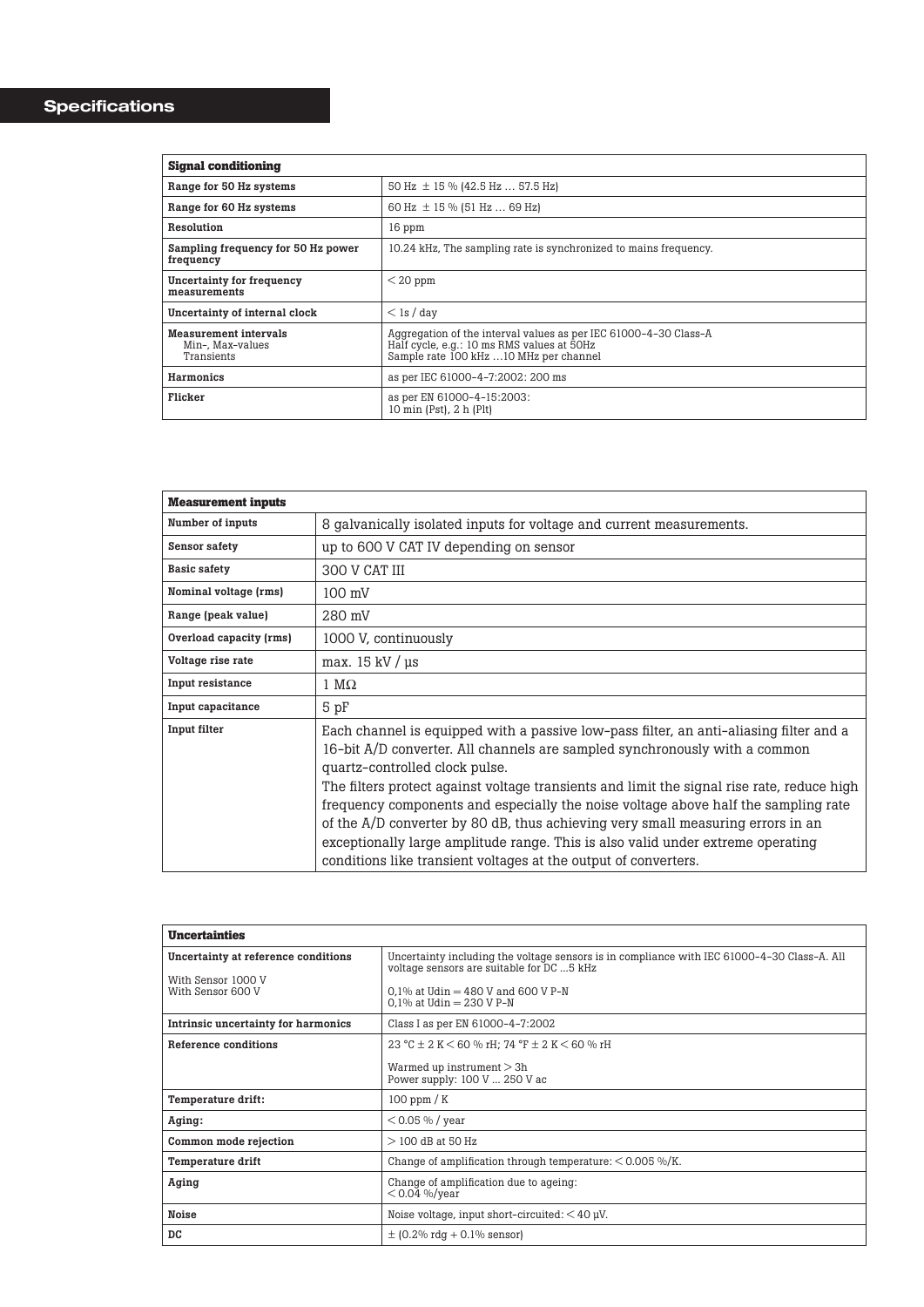# **Optional probe accessories**

Voltage probes

| Model no.                                                   | Type                              | Range rms      | Vnom            | Vmax.<br>Contin. | <b>Fast Transient</b><br>Range $V_{p<1ms}$                               | Intrinsic<br>error | Operating<br>voltage |
|-------------------------------------------------------------|-----------------------------------|----------------|-----------------|------------------|--------------------------------------------------------------------------|--------------------|----------------------|
| TPS VOLTPROBE 10 V                                          | <b>VOLTAGE</b><br>PROBE 10 V      | 0.1 V to 17 V  | 10 <sub>V</sub> | 100 V            |                                                                          | 0.15%              | 150 V CAT IV         |
| <b>VOLTAGE</b><br>TPS VOLTPROBE 100 V<br>PROBES 100 V       |                                   | 1 V to 170 V   | 100 V           | 1000 V           | 6000                                                                     | 0.15%              | 600 V CAT IV         |
| TPS VOLTPROBE 400 V                                         | <b>VOLTAGE</b><br>PROBES 400 V    | 4 V to 680 V   | 400 V           | 1000 V           | 6000                                                                     | 0.15%              | 600 V CAT IV         |
| VOLTAGE<br>TPS VOLTPROBE 750 V<br>PROBE 400<br>V/750 V PEAK |                                   | 4 V to 680 V   | 400 V           | 1000 V           | 5 to 750 detects<br>voltage harmonics<br>$>$ 50st with fast<br>transient | $0.2\%$            | 600 V CAT IV         |
| TPS VOLTPROBE 600 V                                         | <b>VOLTAGE</b><br>PROBE<br>600 V  | 10 V to 1000 V | 600 V           | 1000 V           | 6000                                                                     | $> 0.1\%$          | 600 V CAT IV         |
| <b>TPS VOLTPROBE 1 KV</b>                                   | <b>VOLTAGE</b><br>PROBE<br>1000 V | 10 V to 1700 V | 1000 V          | 2000 V           | 6000                                                                     | $> 0.1\%$          | 600 V CAT IV         |

#### Current probes and Shunts for AC and DC currents

| Model No.                 | <b>Type</b>                                          | <b>Measuring</b><br>Range<br>selectable<br>per software | Peak<br>current for<br>sinusoidal<br>currents | <b>Intrinsic</b><br>error | <b>Frequency</b><br>Range | <b>Operating</b><br>voltage | <b>Phase</b><br>error | <b>Jaw</b><br>opening                               |
|---------------------------|------------------------------------------------------|---------------------------------------------------------|-----------------------------------------------|---------------------------|---------------------------|-----------------------------|-----------------------|-----------------------------------------------------|
| TPS FLEX 18               | Flexible<br>Current<br>Probe                         | 1 A to 100 A<br>5 A to 500 A                            | 240 A<br>1350 A                               | $1 \frac{0}{0}$           | 45 Hz to<br>3.0 kHz       | 300 V<br><b>CAT IV</b>      | $0.5$ °               | 45 cm length<br>2 M cable                           |
| TPS FLEX 24               | Flexible<br>Current<br>Probe                         | 2. A to 200 A<br>10 A to 1000 A                         | 480 A<br>2700 A                               | $1 \frac{0}{0}$           | 45 Hz to<br>3.0 kHz       | 600 V<br><b>CAT IV</b>      | $0.5$ °               | 61 cm length<br>2 M cable                           |
| TPS FLEX 36               | Flexible<br>Current<br>Probe                         | 30 A to 3000 A<br>60 A to 6000 A                        | 10 <sub>kA</sub><br>19 kA                     | $1 \frac{0}{0}$           | 45 Hz to<br>3.0 kHz       | 300 V<br><b>CAT IV</b>      | $0.5$ °               | 91 cm length<br>4 M cable                           |
| TPS CLAMP<br>10A/1A       | CLIP-ON<br><b>CURRENT</b><br>TRANS-<br><b>FORMER</b> | 0.01 A to 1 A<br>0.1 A to 10 A                          | 3.7 A<br>37 A                                 | $0.5\%$                   | 40 Hz to<br>10 kHz        | 300 V<br><b>CAT IV</b>      | $0.5$ °               | $<$ 15 mm<br>diameter or<br>15 X 17 mm<br>bush bars |
| TPS CLAMP<br>50A/5A       | CLIP-ON<br><b>CURRENT</b><br>TRANS-<br><b>FORMER</b> | 0.05 A to 5 A<br>0.5 A to 50 A                          | 18 A<br>180 A                                 | $0.5\%$                   | 40 Hz to<br>10 kHz        | 300 V<br><b>CAT IV</b>      | $0.5$ °               | $<$ 15 mm<br>diameter or<br>15 X 17 mm<br>bush bars |
| TPS CLAMP<br>200 A / 20 A | CLIP-ON<br><b>CURRENT</b><br>TRANS-<br><b>FORMER</b> | 0.2 A to 20 A<br>2 A to 200 A                           | 74 A<br>300 A                                 | $0.5\%$                   | 40 Hz to<br>10 kHz        | 300 V<br><b>CAT IV</b>      | $0.5$ °               | $<$ 15 mm<br>diameter or<br>15 X 17 mm<br>bush bars |
| TPS SHUNT<br>20MA         | SHUNT <sub>20</sub><br>$mA$ ac/dc                    | 0 to 55 mA                                              | 77.8 mA<br>$\rm I_{max}\!\!=\!\!1.5A$         | $0.2\%$                   | DC to 3.0 kHz             | 300 V<br><b>CAT II</b>      | $0.1$ $^{\circ}$      |                                                     |
| TPS SHUNT<br><b>5A</b>    | <b>SHUNT 5A</b><br>ac/dc                             | 0 to 10 A                                               | 21.9 A<br>$\rm I_{max}\!\!=\!\!10$ A          | $0.2\%$                   | DC to 3.0 kHz             | 300 V<br>CAT II             | $0.1$ $^{\circ}$      |                                                     |

Errors in % of measuring range at 23 °C ± 2 K; 74 °F ± 2 K, for 48 to 65 Hz<br>Phase angle error at nominal current<br>I<sub>max</sub> maximum current without time limit (for ac and dc shunts)